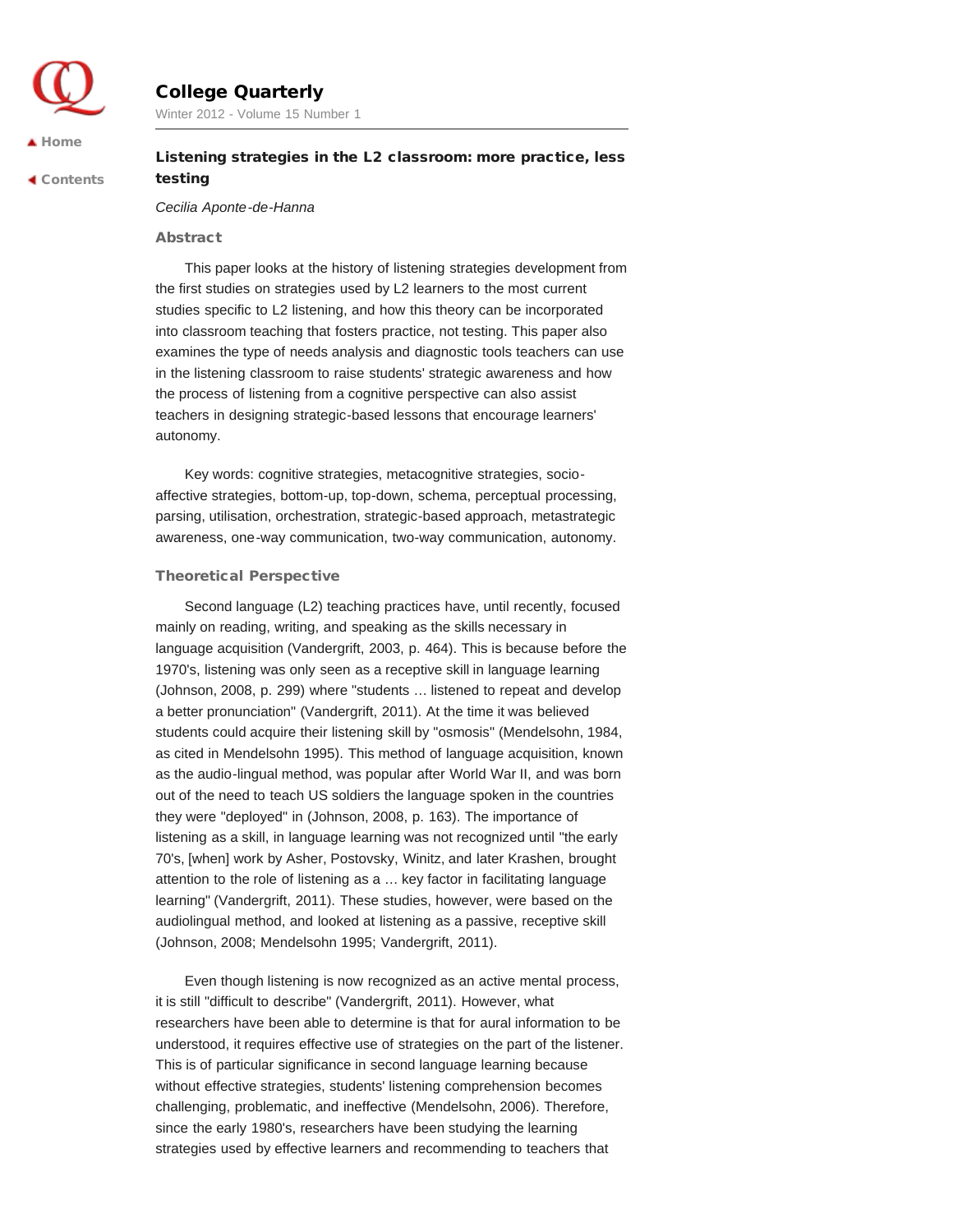one of the main goal in the designing of listening lessons should be to "instruct students how to go about listening, i.e. how to handle information that is not 100% comprehensible" (Mendelsohn, 1994, p. 134). This method calls for a strategy based approach, and empowers students to become autonomous learners by teaching them how to become aware of the strategies that work for them (Mendelsohn, 1994; Chamot, 1985). In this context, "strategies are specific actions, behavio[u]rs, steps, or techniques students use - often consciously - to improve their progress in apprehending, internalizing, and using the L2 (Oxford, 1990, as cited in Oxford 1994).

Rubin (1975) was the first researcher in the field of second language acquisition who saw a direct relationship between good language learners and learning strategies. Rubin's (1975) study paved the way to a strategy based approach of L2 teaching and learning. Rubin (1975) concluded that good language strategies produce good language learners. Other studies after Rubin, such as Naiman, Fröhlich, Stern and Todesco (1978), further concluded that good learning strategies were related to effective listening acquisition skills (Chamot, 1995, p. 14). However, at the time, it was observed that strategies that learners use in their first language did not necessarily work the same way when learners adopted them when learning a second language. Mendelsohn (1984, 1994, as cited in Chamot 1995) explains this phenomenon by pointing out that what works in L1 might not necessarily work in L2 (p. 17). Mendelsohn's observation is relevant to teaching pedagogy because in order for teachers to help their students learn a second language, L2 teachers need to know how to teach effective strategies and provide practical exercises to help L2 learners acquire a second language. There is no doubt that teaching listening is even more challenging than teaching reading, writing, or speaking.

As stated before, the first studies on learning strategies were based on Krashen's theory of second language acquisition, where "second language learning occurred through implicit, unconscious processes activated by appropriate input" (Chamot, 1995, p. 15). During that period, Mendelsohn (1995) explains that "teachers of listening [were] merely Krashen's (1983) providers of comprehensible input," only requiring their students to answer a set of questions after listening to a prescribed passage (p.132). Khashen's input theory, however, was quickly questioned and rebutted as researchers began to observe that L2 learners actively sought ways to improve their language learning experience. As a result, SLA studies shifted to looking at language learning from the cognitive learning theory perspective. Looking at listening from the cognitive theory perspective, therefore, empowers the learner because it teaches the learner how to actively seek ways to learn how to differentiate between sounds, identify words and sentence structures, "interpret stress and intention, retain and interpret this within the immediate as well as the larger socio-cultural context of the utterance" (Wipf, 1984, as cited in Vandergrift 2011). It also gives L2 teachers the tools to design and implement listening lessons that foster practice instead of testing (Mendelsohn, 1995; 2006).

Chamot (1995) explains that "the classification system that … best capture[s] the nature of learners' strategies [and the process associated with listening as an active skill is] based on the distinction in cognitive psychology between metacognitive strategies, cognitive strategies, and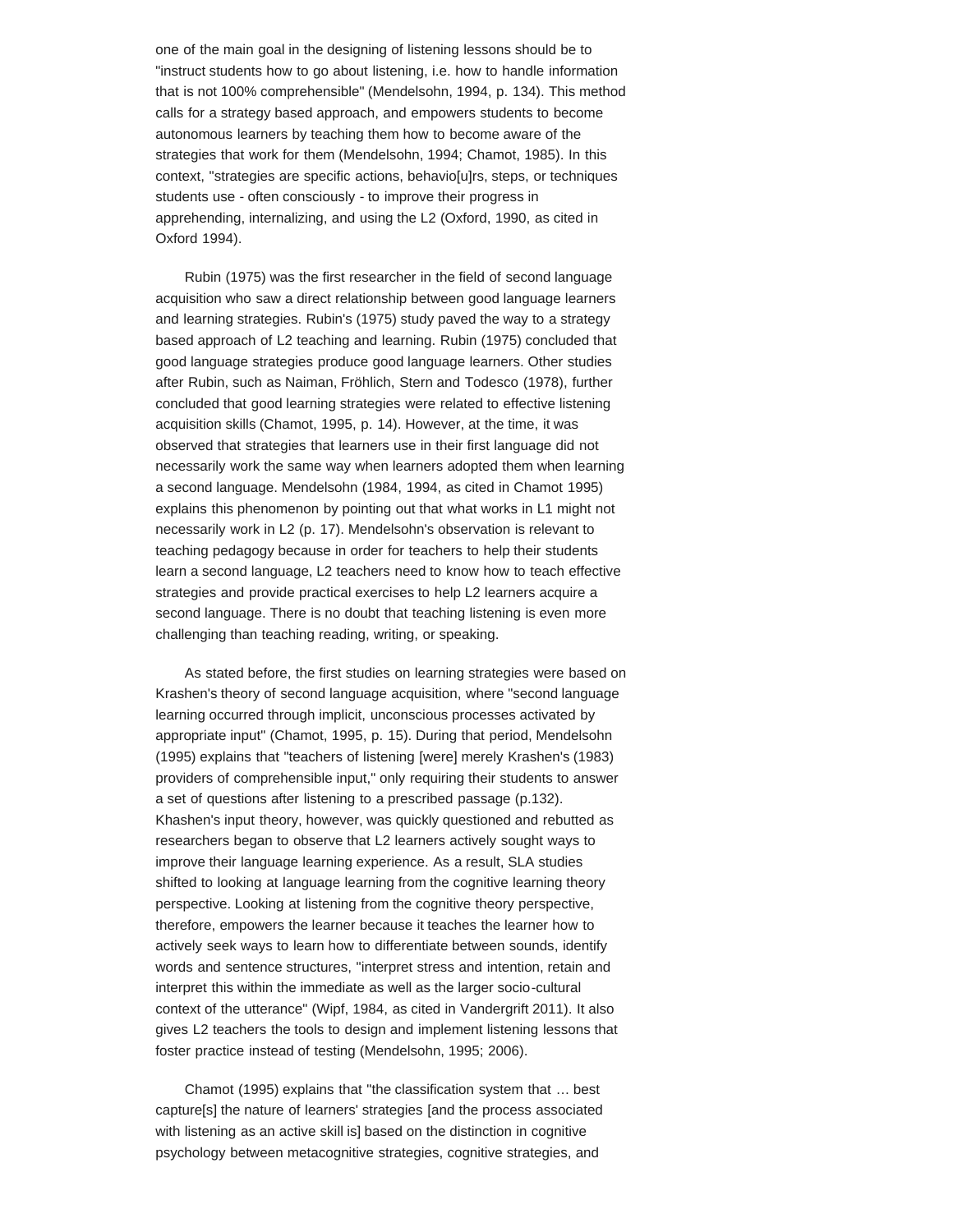social/affective strategies" (Chamot, 1995, p. 14). This tripartite classification lists the "strategies that researchers have identified in L2 contexts" (Lynch, Mendelsohn, 2009). The first team of researches to use this stragegy classification was O'Malley, Chamot, Stewner-Manzanares, Küpper, and Russo (1985), and were later further validated by Barnard (1992), Chamot and Küpper (1989), Omari (1992), Absy (1992), Lott-Lage 1993; Nagano (1991), and Vadergrift (1992). Metacognitive strategies deal with monitoring of learning, and assessing learning. Cognitive strategies include the activation of schema, classifying, inferring, and note- taking. Social affective strategies include asking for clarification, positive selftalking, and confidence building (Chamot, 1995, p. 14).

Chamot (1995) further explains the concept of listening as a cognitive process in terms of stages where information, in the form of sound, reaches the listener's auditory and/or visual receptors, and is then filtered through the listener's short-term memory, working memory, and long term memory (p. 16). The listener, therefore, selects and interprets information in order to understand it (Vandergrift, 2011). This process, known as Anderson's model of comprehension, intricately describes what happens to information the moment the listener receives it by way of audio or audio-visual means (see fig. 1, p.5). The stages, three in all, are also known as perceptual processing, parsing, and utilization (Goh, 2002, p. 5). The received information is first temporarily stored in short term memory (perception), where only the information associated to the listener's prior knowledge or schema is selected and moved to working memory, "the mind's blackboard" (parsing). This first and second stage are significant to second language teaching and learning because at this stage the listener needs to be aware of strategies in order to handle the information; otherwise, it will be lost forever. Therefore, teachers need to help learners recognize what is relevant from what is not because the goal is for meaningful information to reach long-term memory (Chamot 1995; Rubin, as cited in Mendelsohn & Rubin 1995). Once information reaches the listener's long term memory, it becomes part of either declarative knowledge or procedural knowledge (utilization). Declarative knowledge "includes concepts, vocabulary, and images… [while] procedural knowledge … includes both physical and cognitive skills and strategies" (Chamot, 1995, p. 16).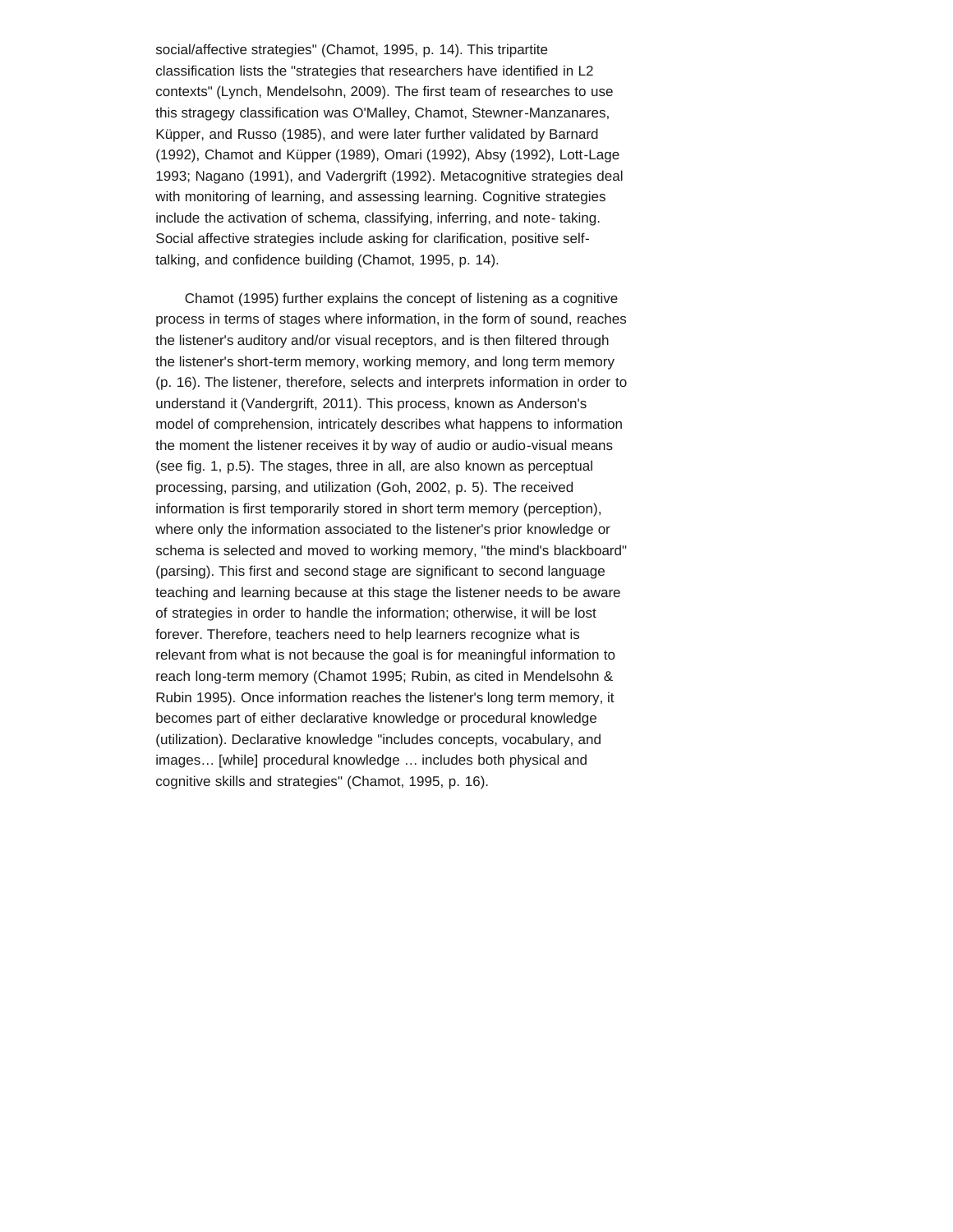

# cognitive learning theory

Listening as a process, therefore, requires the listener's conscious use of strategies and should involve the parallel interaction between 'bottom-up' and 'top down' processing. This interactive process known as parallel processing requires the learner to use background knowledge (top-down) to interpret meaning and linguistic knowledge (bottom-up) in order to discriminate between familiar sounds. The goal is for the language listener to use parallel processing in order to perceive, interpret, and respond to the information being heard (Lynch & Mendelsohn, 2009, p. 185).

Understanding the process of listening comprehension is important because it gives clues as to what language learners do when they are faced with deciphering aural information. Thus, the need to zero in on what differentiates effective listeners from less effective ones is crucial in the language classroom. There are two questionnaires that are used in helping language learners and their teachers determine the type of learning strategies learners use. These are: 1. The 'Strategy Inventory for Language Learners' —SILL—developed by Rebecca Oxford (1989); and 2. The 'Meta-cognitive Awareness Listening Comprehension Questionnaire'— MALQ—developed by Vandergrift, Goh, Mareschal and Tafaghodtari (2006). These two questionnaires are useful because they help students identify their own weaknesses and strengths and help teachers design strategy lessons that are relevant to their students' needs at any particular time. "The SILL questionnaire [for example] measures the frequency with which a student uses memory, cognitive, compensation, metacognitive, affective and social language learning strategies" (Oxford, 1990, as cited in Bull & Ma, 2001, p. 172). MALQ as explained in Vandergrift, Goh, Mareschal and Tafaghodtari (2006), on the other hand, looks at the metacognitive strategies L2 learners used during listening comprehension. For example, studies incorporating MALQ such as Vandergrift and Tafaghodtari (2010) found "an important difference between more skilled and less skilled listeners [that is] related to metacognition" (p.489). Vandergrift and Tafaghodtari's (2010) study concluded that with the right strategy training, less effective learners can improve their listening skills and achieve parity with the more skilful peers. MALQ is useful in determining the type of strategies effective learners use at different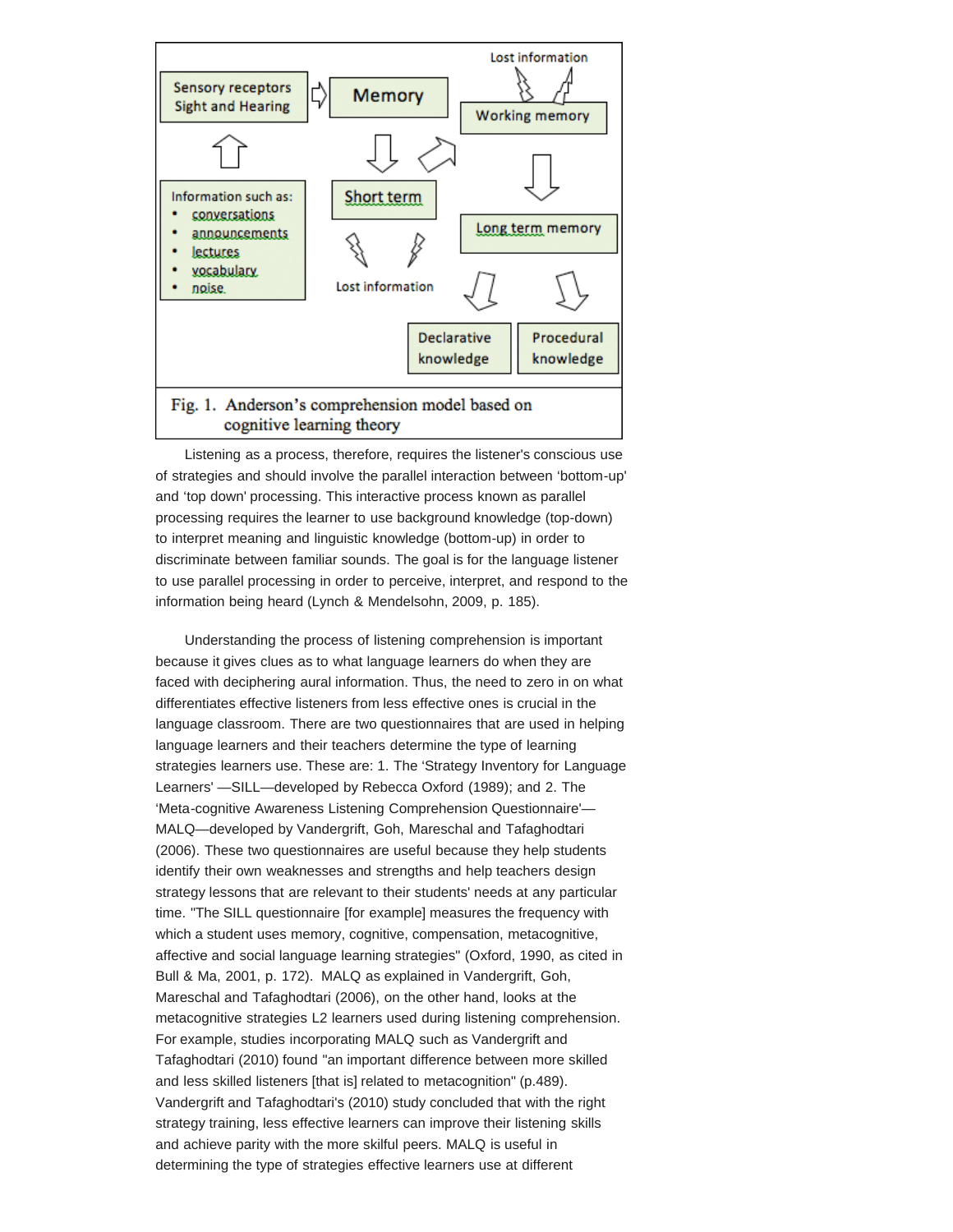proficiency levels of language acquisition. Pedagogically, questionnaires such as SILL and MALQ can help teachers achieve students' homogeneity in the language classroom.

## Pedagogical applications

Mendelsohn (1995) calls for a strategic based approach to teaching listening and advises teachers to focus on teaching language listeners how to develop "metastrategic awareness" in order to help students become autonomous learners (p. 134). Mendelsohn's (1995) view of strategy training captures a very concise and explicit L2 listening pedagogy paradigm because his technique focuses on process instead of product. Thus, the focus of language listening in the classroom should not be testing; it should be on practicing listening comprehension through a variety of sources that takes into consideration the proficiency level of each listener, and offers ample opportunities for learning (Mendelsohn, 2001, p. 35). Learning listening, therefore, requires the interactive "orchestration" between metacognitive, cognitive, and socioaffective strategies to facilitate comprehension and to make … learning more effective (Vandergrift, 2011).

For teachers of L2 listening, it is important to keep in mind specific metastrategic facts, such as the following six suggestions as per Mendelsohn's (1994) strategy-based approached and Rubin and Thompson's (1994) guide to second language teachers (as cited in Chamot, 1995):

## Teachers should:

- 1. Find out what strategies students are using. Ask and record responses;
- 2. Select one or two strategies found to be missing and identify them by name. Then explicitly explain to students why and when these strategies could be used during the listening process;
- 3. Model how to use each strategy by incorporating 'think aloud' protocols;
- 4. Ask students to describe what they heard/observed;
- 5. Give opportunities for students to practice their listening strategies, and ask them to assess how well they used them by engaging them in discussions.
- 6. Encourage students to practice their strategies on a variety of tasks on a continuous basis (Chamot, 1995).

# 1. Find out what strategies students are using. Ask and record responses.

At the beginning, and mid-way in the term, teachers can ask students to complete a strategy analysis. The MALQ or SILL could be used for this purpose. At the beginning these types of questionnaires are useful because it raises students' awareness as to the type of strategies they use. "Awareness raising" helps students develop autonomy, which should be the objective of a strategy based approach model (Mendelsohn, 1995, Vandergrift & Tafaghodtari, 2009).

### 2. Select one or two strategies found to be missing and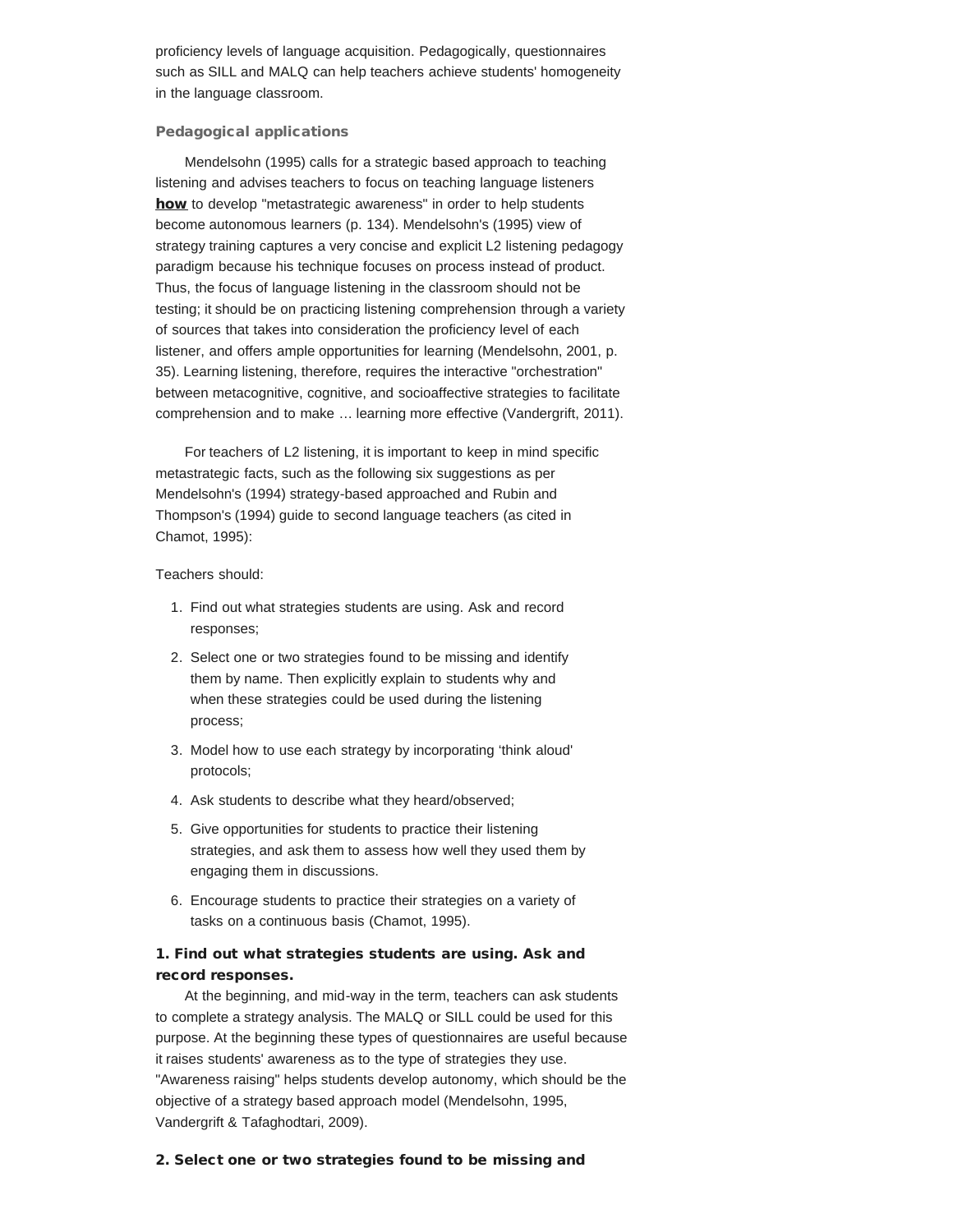# identify them by name. Then explicitly explain to students why and when these strategies could be used during the listening process.

This suggestion has to take into consideration the type of listening skill students are practicing: perception, parsing, or utilisation. If it is related to perception, for example, not recognizing the words they hear, the problem might be related to lack of prosodic identification. If this is the case, then the listening language teacher would need to plan for authentic listening activities that require students to hear words in chunks instead of trying to identify one word at a time. If the problem is related to parsing, it could mean that students are focusing on the information not understood during the perception phase, and is not able to identify meaning by context. If the problem is related to utilisation, then it might be because the intended message (pragmatics) is not understood even though the individual words make sense (Goh, 2002, p. 9).

# 3. Model how to use each strategy by incorporating 'think aloud'

Modeling is a technique that allows teachers to explicitly show students how a behaviour or activity should be completed. This does not mean students are given the answers, but instead it opens opportunities for teachers to formulate, for example, pre-listening activities that "facilitate the perception and parsing phases of comprehension" (Goh, 2002, p. 28). Hence, during a listening activity, the teacher may play an audio-tape, and 'think aloud' the type of information that facilitates comprehension. Mendelsohn (1994) outlines a set of six questions that "facilitate comprehension: where, when, who, how, what, and why" (p. 81). These questions are meant to help L2 learners identify the SIMT: setting, interpersonal relationships between speakers, mood, and topic of a particular listening task. This strategy is useful because it "greatly enhances the chances of successful predicting, hypothesis formation, and inferencing" (Mendelsohn, 1994, p. 81). So, for example, if the students hear an audio tape where there are sounds of children laughing and children's music playing in the background, they might begin to visualize the setting, the topic, and the mood. They would then be able to narrow down their focus on interpersonal relationships – what the participants are saying. The teacher, of course, would model this activity first before giving students opportunities to practice. This strategy is also useful when students are presented with lexical items familiar to them.

## 4. Ask students to describe what they heard/observed

What L2 students hear and understand might depend on whether the type of utterance was accompanied by specific linguistic, paralinguistic, and/or extralinguistic signals. Linguistics signals might include descriptors such as "syntax, lexis, morphology, phonology" (Mendelsohn, 1994, p. 82), and include the type of register used in the speech (formal, informal). Paralinguistic signals could range from gestures, body language, pauses, rate of speech, and other variables that can add clues as to the SIMT of the utterance. Extralinguistic signals, on the other hand, include "background noise, [and visual signals such as] where something is taking place, and choice of clothes being worn" (Mendelsohn, 1994, p. 83).

# 5. Give opportunities for students to practice their listening strategies, and ask them to assess how well they used them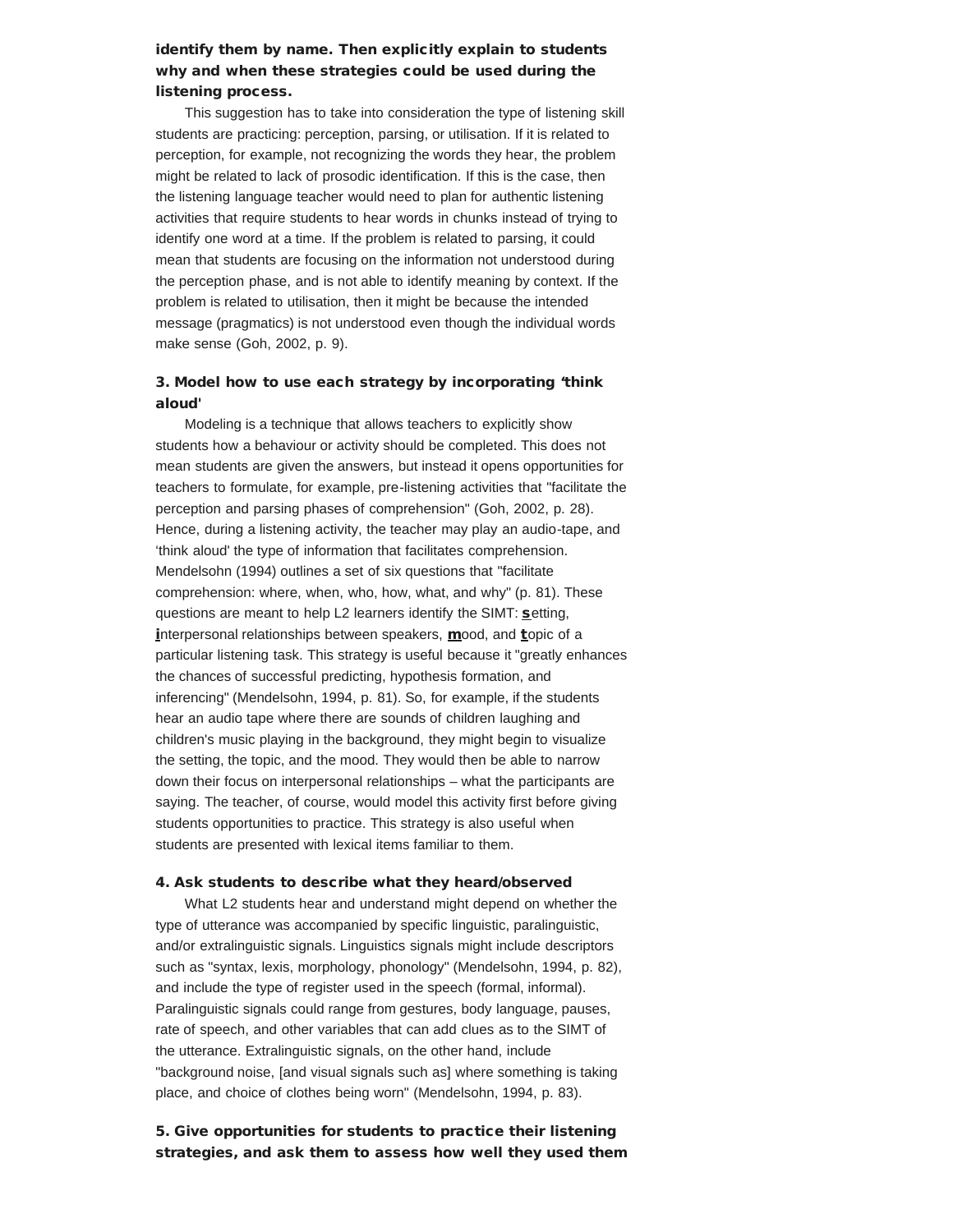## by engaging them in discussions

Practice is important in a strategy based approach to teaching listening (Mendelsohn, 1994); therefore, teachers cannot rely on only one type of listening task or on assessing listening through traditional test questions as a way of validating comprehension. Some activities to consider are thoroughly described by Goh (2002). These activities incorporate one-way and two-way listening. A one-way listening activity, for example, might be for learners to listen to a story while ordering pictures to create a story board while a two-way activity may require students to listen to a newscast and answer questions in groups related to the story they just heard. However, when designing a listening activity, teachers need to consider the proficiency level of the students as well as the type of pre-listening activities that best facilitates the perceptual processing, parsing, and utilization before, during, and after the listening task (Goh 2002). Ur (1996) explains that listening activities can be categorized by "the types of response they elicit" (p. 25, as cited in Goh, 2002). The type of response, therefore, could be matched to the proficiency level of the learner. Beginner students could work on strategies while matching pictures to audio; intermediate students could follow directions by tracing a route in a map as they listen to instructions; more advanced students could listen to a conversation or speech and pick up from what they hear last and continue the story by using inference. These activities, however, are of no value if teachers do not engage students in discussion since strategy awareness needs to be a continuous process.

# 6. Encourage students to practice their strategies on a variety of tasks on a continuous basis

Ultimately, students need to be able to become autonomous learners. Therefore, teachers do need to motivate students to use the strategies they have learned, and to recognize the ones that work from the ones that do not work. Strategy awareness tools such as Mendelsohn's (1994) SIMT classification or Lynch's (2009) six descriptors 'macrostrategies'checklist of "Predicting, Monitoring, Responding, Clarifying, Inferencing, and Evaluating" (p. 88) are useful because they foster strategy awareness that support learners autonomy. However, it is important for language teachers to keep in mind that some of the strategies needed for one-way listening tasks are not necessarily the same as in two-way listening. For example, one way listening does not lend itself for strategies that allow interruptions among interlocutors, or to the type of compensation strategies listeners can utilize while waiting to speak. Strategies to determine the main meaning of an utterance, on the other hand, are useful for both one-way and two-way listening tasks. Hence, understanding discourse markers, the stress/unstress system of English, and strategies to activate schemata are needed to understand all types of utterances (Mendelsohn, 1994).

#### Conclusion

Studies in learning strategies that focus specifically on L2 listening as a skill are essential to understanding the process of listening. Language teachers, therefore, need to understand that they cannot take a laisser faire stand, hoping students will somehow pick up this skills by "osmosis" – any more than any other L2 skill (Mendelsohn, 1984, as cited in Mendelsohn 1994). With planning and continuous practice, language teachers can help their students acquire strategic skills that enhance listening comprehension and develop autonomy.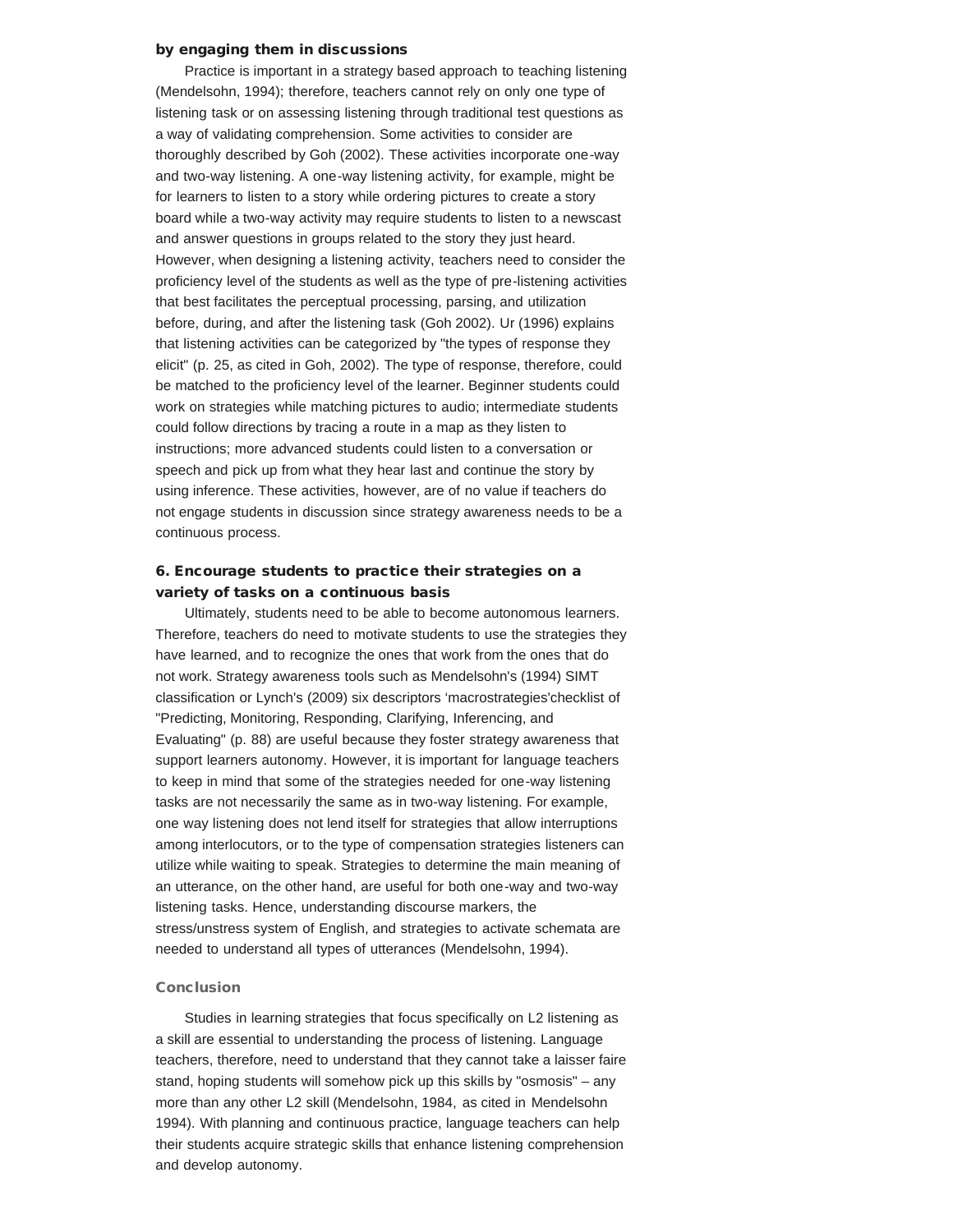#### References

Bull, S., & Ma, Y. (2001). Raising learner awareness of language learning strategies in situations of limited resources. *Interactive Learning Environments*, 9(2), 171-200.

Chamot, A.U. (1995). Learning strategies and listening comprehension. In D. Mendelsohn & J. Rubin (Eds.). *A Guide for the Teaching of Second Language Listening.* San Diego, California: Dominie Press, 13 – 30.

Goh, C. (2002). Teachinglisteningin the languageclassroom*.* Singapore. RELC.

Johnson, Keith (2008). *An introduction to foreign language learning and teaching* (2nd ed.). Harlow, England: Pearson.

Lynch, T. (2009). Teaching Second Language Listening. Oxford.

Lynch, T., & Mendelsohn, D. (2009). Listening. In N. Schmitt (Ed.) *Introduction to Applied Linguistics.* London: Arnold. 181-196.

Mendelsohn, D. (2006). Learning how to listen using learning strategies. In Uso-Juan, E., & Martinez-Flor, A. (Eds.). Current trends in the development and teaching of the four language skills. Mouton de Gruyter. 1 – 15.

Mendelsohn, D. (2001). Listening comprehension: we've come a long way, but … *Contact* (Special Research Symposium), 27 (2), 33 – 41.

Mendelsohn, D. (1995). Applying Learning Strategies in the second/foreign language listening comprehension lesson. In D. Mendelsohn & J. Rubin (Eds.). *A Guide for the Teaching of Second Language Listening.* San Diego, California: Dominie Press.

Mendelsohn, D. & Rubin, J. (1995). *A guide for the teaching of second language listening.* San Diego, California: Dominie Press.

Mendelsohn, D. (1994). *Learning to listen: a strategy based approach for the second language learner.* San Diego, California: Dominie Press, 132 - 149.

Oxford, R (1994). Language learning strategies: An update. Online resources: digests. Retrieve December 2nd, 2011 from Center of Applied Linguistics: http://www.cal.org/resources/digest/oxford01.html.

Vandergrift, L. (2011). Listening: theory and practice in modern foreign language competence*.* Retrieved December 1, 2011, from *Centre for Languages, Linguistics and Area Studies*: www.llas.ac.uk/resources/gpg/67.

Vandergrift, L. (2003). Orchestrating strategy use: toward a model of the skill second language listener. *Language Learning, 53* (3), 463 - 496.

Vandergrift , L. & Tafaghodtari, M. (2010). Teaching L2 learners how to listen does make a difference: an empirical study. *Language Learning,*